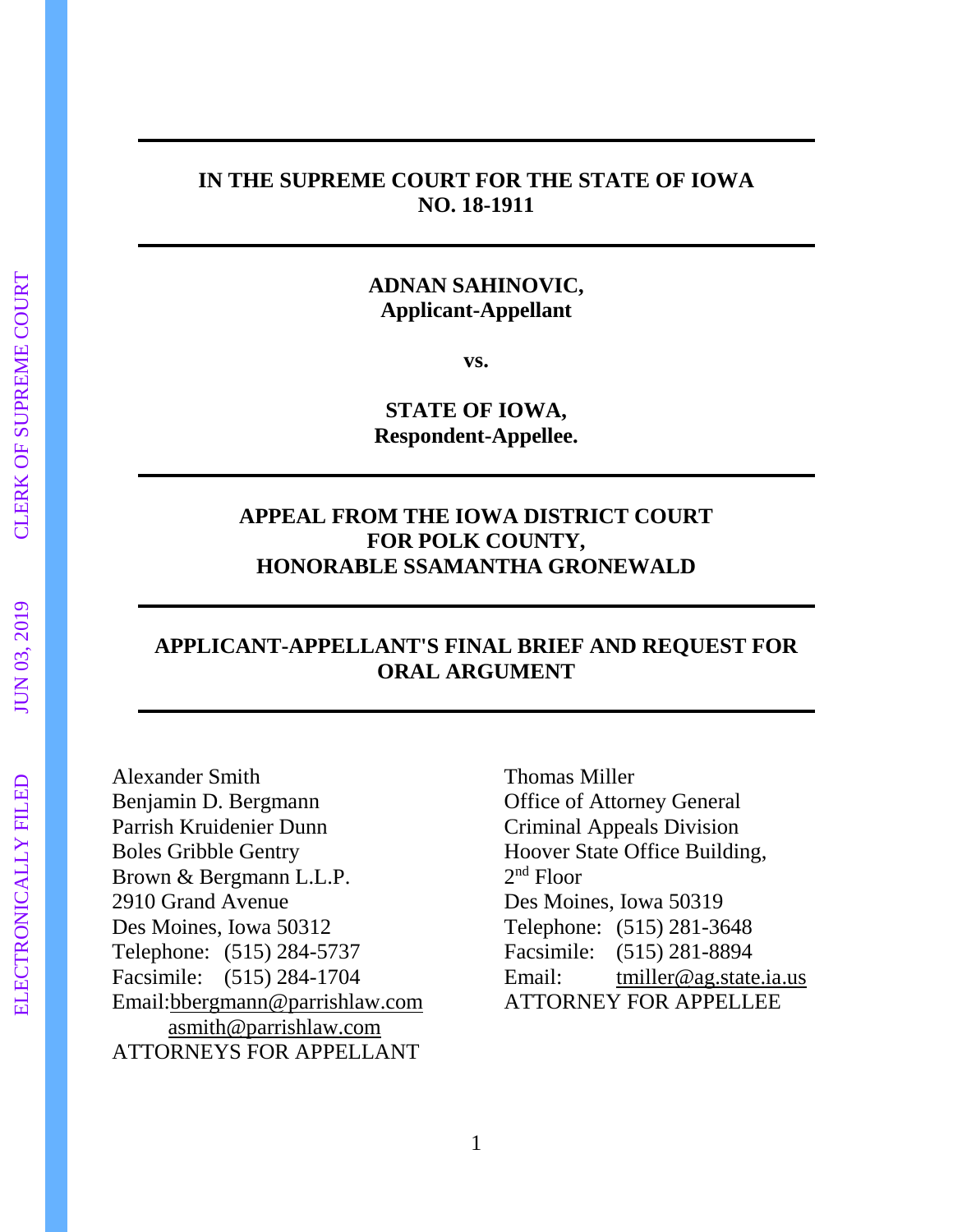## **CERTIFICATE OF FILING AND SERVICE**

I hereby certify that I e-filed the Applicant-Appellant's Final Brief with the Electronic Document Management System with the Appellate Court on the 3rd day of June 2019.

The following counsel will be served by Electronic Document Management System.

> Thomas Miller OFFICE OF ATTORNEY GENERAL Hoover State Office Building, 2nd Floor Des Moines, Iowa 50319 Telephone: (515) 281-3648 Facsimile: (515) 281-8894 Email: [tmiller@ag.state.ia.us](mailto:tmiller@ag.state.ia.us) **ATTORNEY FOR APPELLEE**

I hereby certify that on the 3rd day of June 2019, I did serve the Applicant-Appellant's Final Brief on Appellant, listed below, by mailing one copy thereof to the following Plaintiff-Appellant:

Adnan Sahinovic Applicant-Appellant

*/S/ Veronica Mora*\_\_\_\_\_\_\_\_\_

# **PARRISH KRUIDENIER DUNN BOLES GRIBBLE GENTRY BROWN & BERGMANN, L.L.P.**

By:\_\_*/S/ Alexander Smith*\_\_\_\_\_\_\_\_

Alexander Smith AT0011363 Benjamin D. Bergmann AT0009469 2910 Grand Avenue Des Moines, Iowa 50312 Telephone: (515) 284-5737 Facsimile: (515) 284-1704 Email: [bbergmann@parrishlaw.com](mailto:bbergmann@parrishlaw.com) [asmith@parrishlaw.com](mailto:asmith@parrishlaw.com) **ATTORNEYS FOR APPELLANT**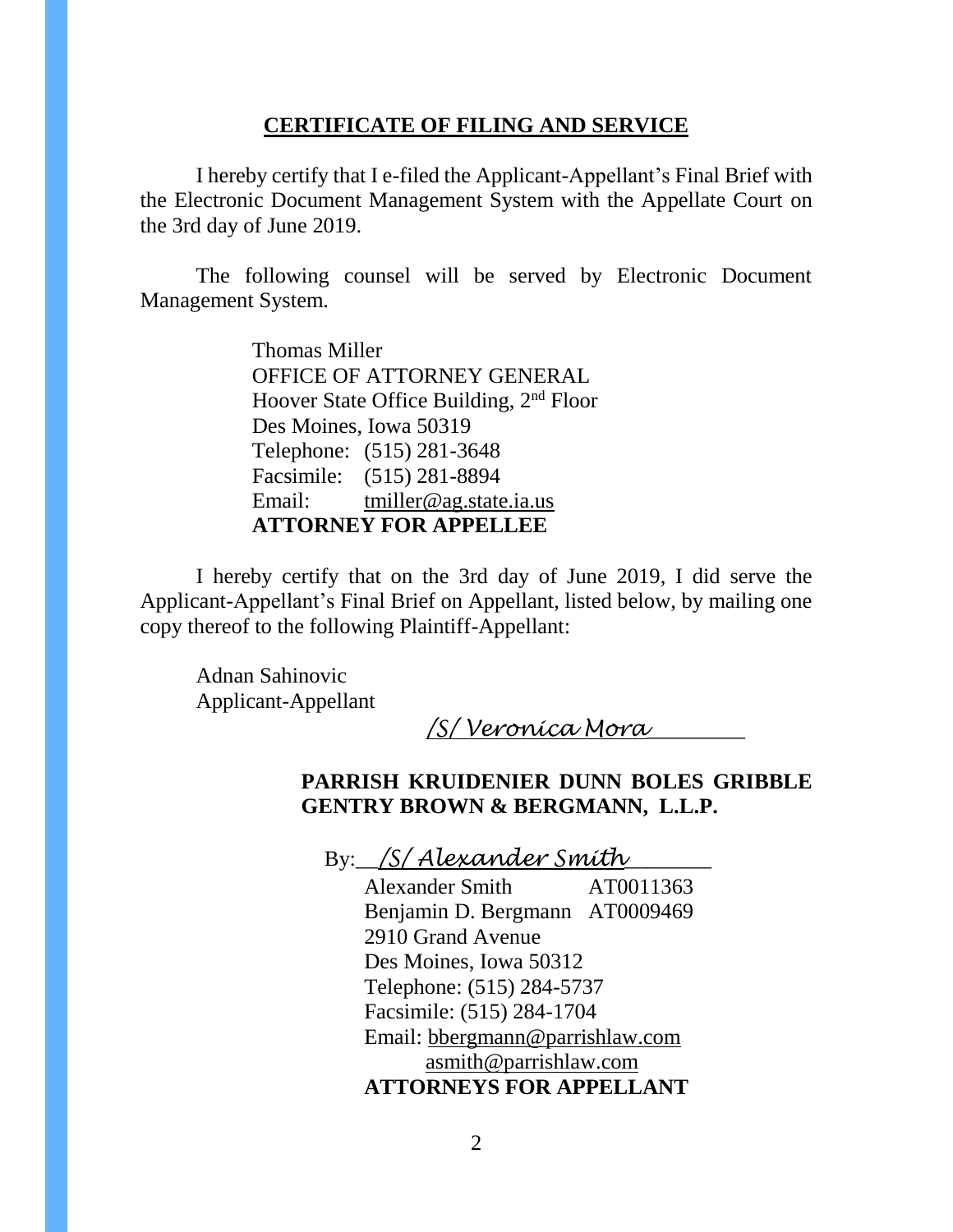# **TABLE OF CONTENTS**

|                |                 | FACTUAL BACKGROUND and COURSE OF PROCEEDINGS 5 |  |
|----------------|-----------------|------------------------------------------------|--|
|                |                 |                                                |  |
| $\mathbf{I}$ . |                 | MR. SAHINOVIC WAS WITHIN THE THREE-YEAR TIME   |  |
|                | A <sub>1</sub>  |                                                |  |
|                | B <sub>1</sub>  |                                                |  |
|                | $\mathcal{C}$ . |                                                |  |
|                |                 |                                                |  |
|                |                 |                                                |  |
|                |                 |                                                |  |
|                |                 | <b>TABLE OF AUTHORITIES</b>                    |  |

#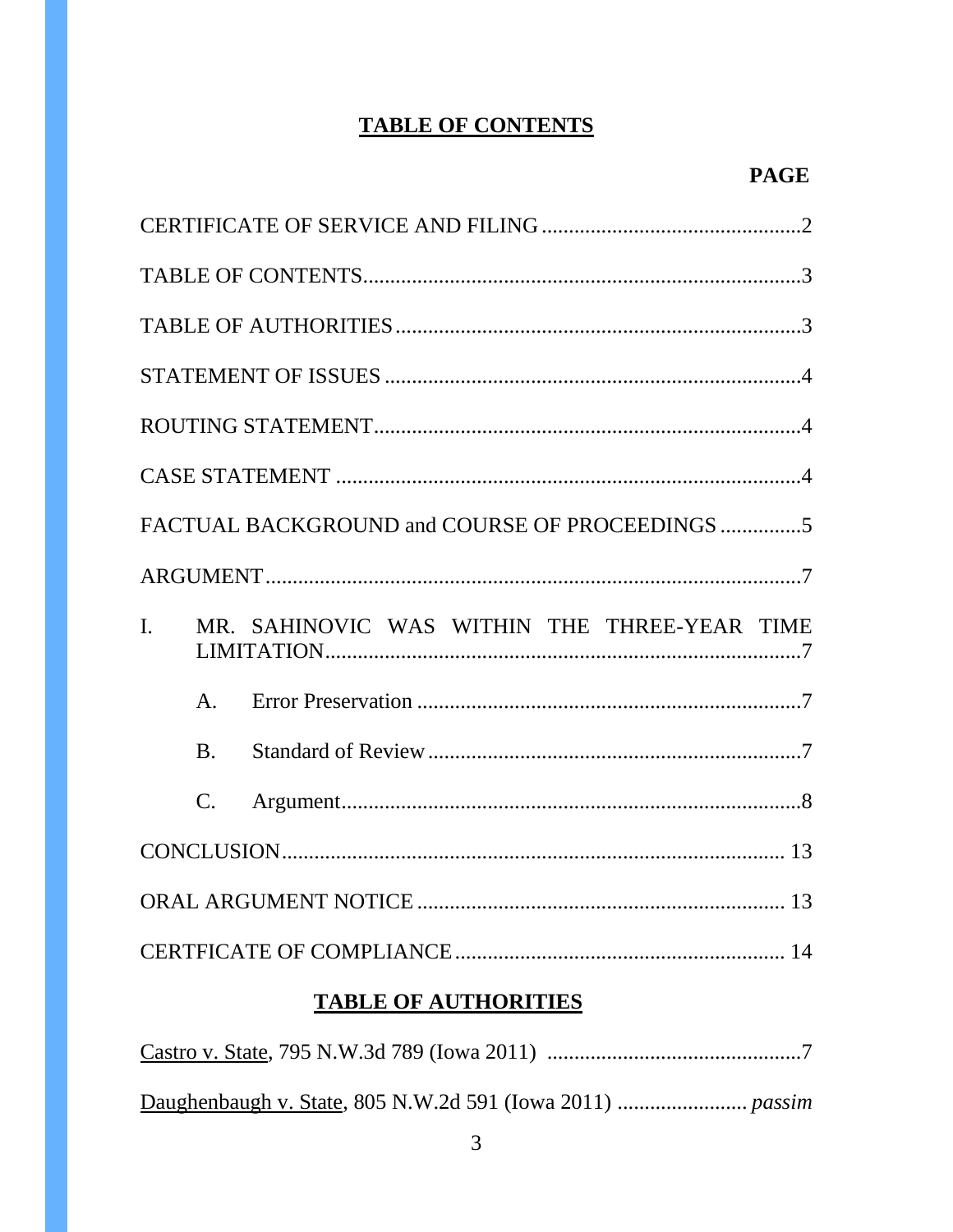## **OTHER AUTHORITIES**

Model Code of Criminal Procedure § 360 (1930) ....................................... 11

## **STATEMENT OF THE ISSUES**

|  |  |  |  |  |  | I. MR. SAHINOVIC WAS WITHIN THE THREE-YEAR TIME |  |  |  |
|--|--|--|--|--|--|-------------------------------------------------|--|--|--|
|  |  |  |  |  |  |                                                 |  |  |  |
|  |  |  |  |  |  |                                                 |  |  |  |
|  |  |  |  |  |  |                                                 |  |  |  |
|  |  |  |  |  |  |                                                 |  |  |  |
|  |  |  |  |  |  |                                                 |  |  |  |

# **ROUTING STATEMENT**

This appeal should be transferred to the Iowa Court of Appeals because it is a case presenting the application of existing legal principles in accordance with Iowa R. App. P. 6.1101(3)(a).

## **CASE STATEMENT**

Mr. Sahinovic's application for postconviction relief was timely filed

because his sentence was not final until his illegal sentence was corrected.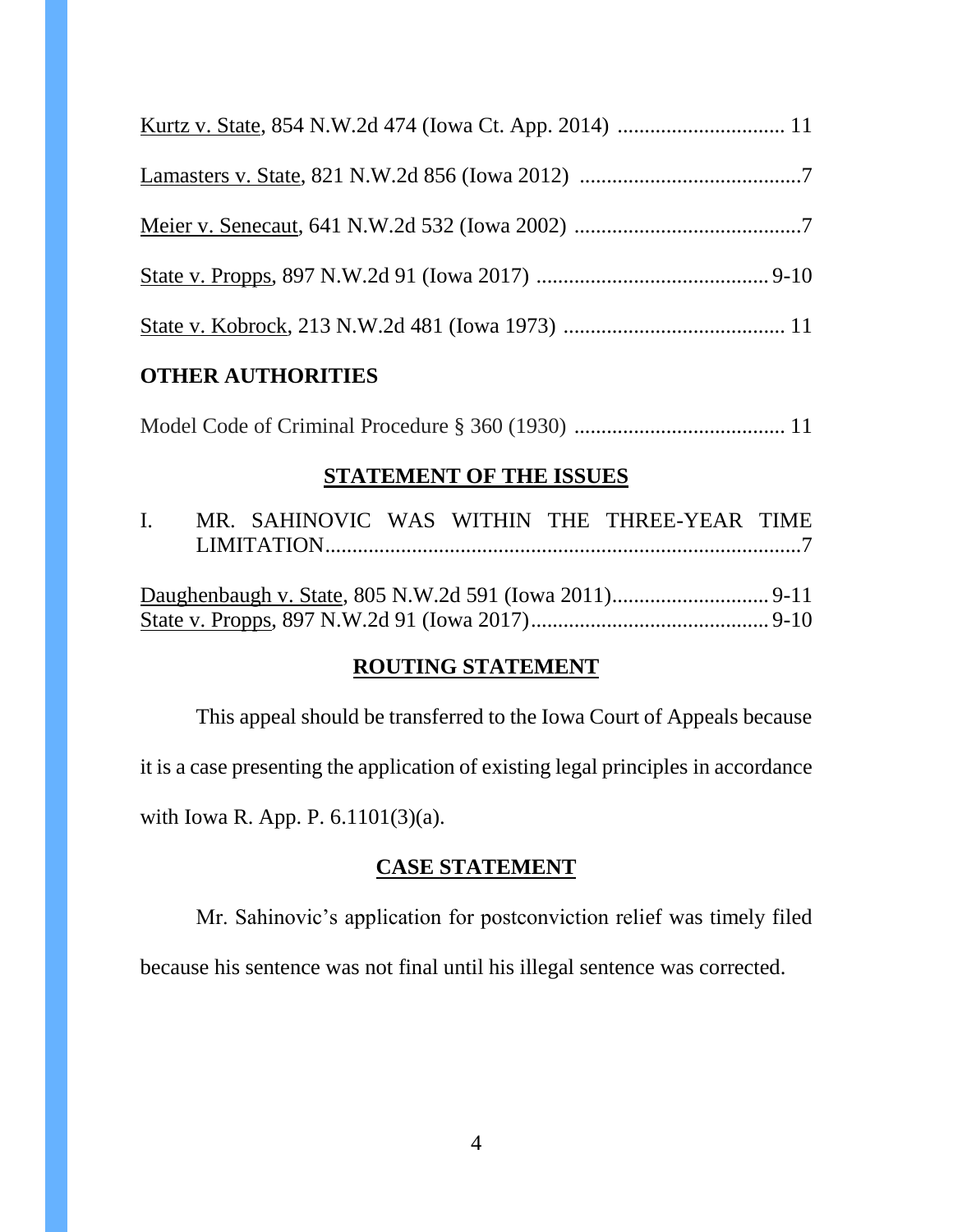#### **FACTUAL BACKGROUND AND COURSE OF PROCEEDINGS**

Mr. Sahinovic originally pleaded guilty and was sentenced on July 5, 2011 in Polk County Case No. FECR244269. (App. 5).

Mr. Sahinovic filed a pro se Motion to Correct Illegal Sentence in Polk County Case No. FECR244269 on January 29, 2014. (App. 8).

In December of 2014, the district court denied Sahinovic's motion to recast his motion to correct illegal sentence in Polk County Case No. FECR244269 as a postconviction relief application, but did not prohibit any future PCR filing, if warranted. (App. 49).

On April 27, 2015, the district court held a resentencing hearing on Sahinovic's motion to correct an illegal sentence in Polk County Case No. FECR244269. After considering the factors in State v. Lyle, the court removed the mandatory minimum sentence requirement from Sahinovic's sentence. 854 N.W.2d 378, 400 (Iowa 2014). (App. 49; App. 28).

At the April 27, 2015 resentencing hearing in Polk County Case No. FECR244269, the court again refused to consider Sahinovic's challenge to his guilty plea but noted the claim could be pursued in a later PCR action. (App. 49; App. 28).

Mr. Sahinovic timely filed a notice of appeal from the court's grant of his motion to correct illegal sentence and resentencing in Polk County Case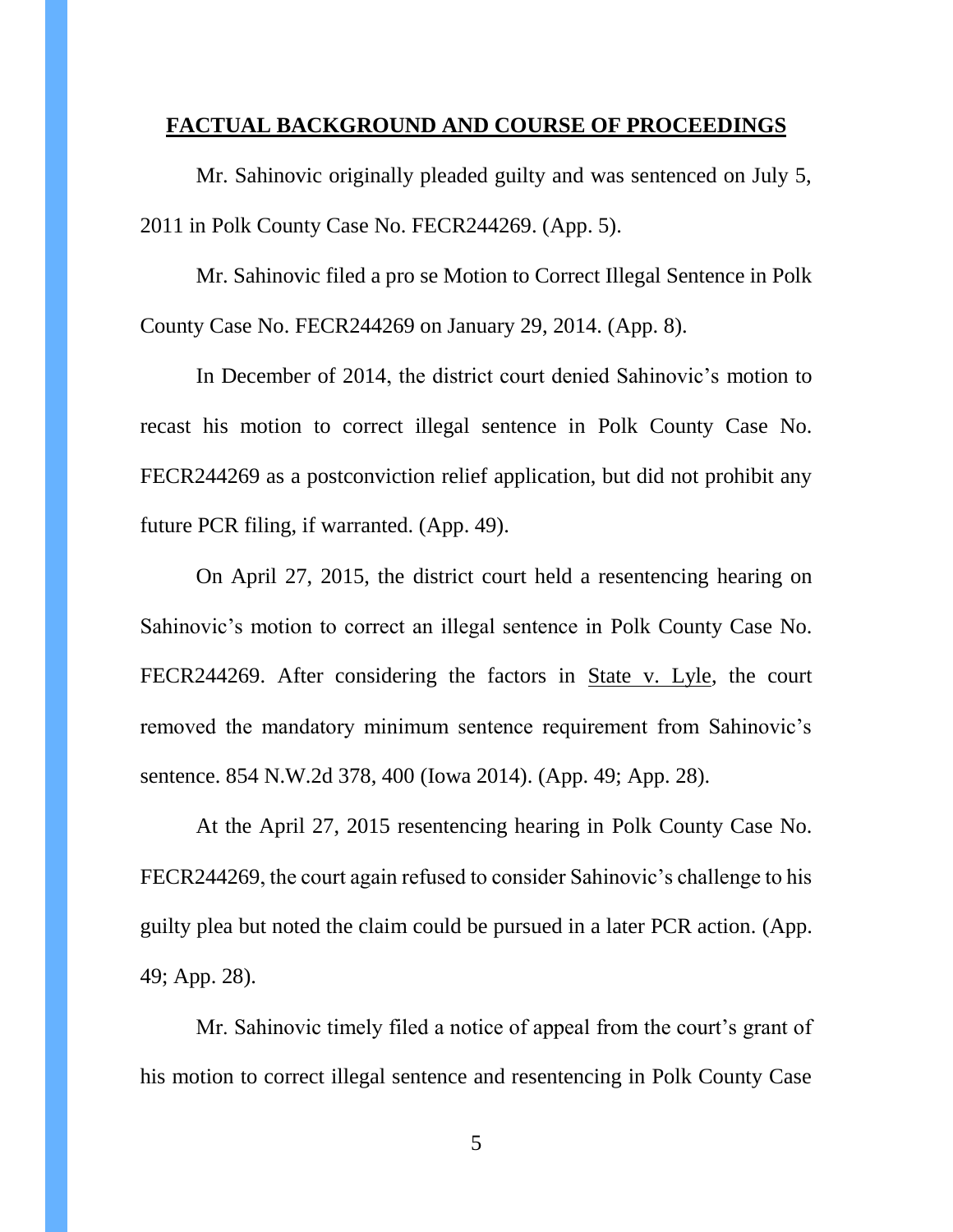No. FECR244269, and the Iowa appellate courts took the case in Iowa Supreme Court No. 15-0737. (App. 49).

Mr. Sahinovic filed his postconviction relief application in the abovecaptioned case, Polk County Case No. PCCE078744, on August 12, 2015. (App. 33).

The State filed a motion to stay the postconviction relief proceedings in Polk County Case No. PCCE078744 on November 4, 2015, stating that Mr. Sahinovic has filed an appeal based upon his applicant's conviction in Polk County Criminal case FECR244269 and that it would be in the interest of judicial economy to stay these proceedings until procedendo was issued. (App. 42). The district court granted the State's motion to stay proceedings in Polk County Case No. PCCE078744 on November 17, 2015. (App. 44).

Eventually, Mr. Sahinovic's appeal of his conviction in Polk County Case No. FECR244269 was denied and procedendo issued on the appeal on June 22, 2016. (App. 53). The Iowa Court of Appeal's decision was that it would not address Mr. Sahinovic's claim of a defective plea under the plain error rule because Iowa courts do not allow the plain error rule. (App. 49). The Iowa Court of Appeals did not address the claim that the court should have granted his motion to extend or considered his defective plea claim at the resentencing hearing, deeming that these were waived. (App. 49).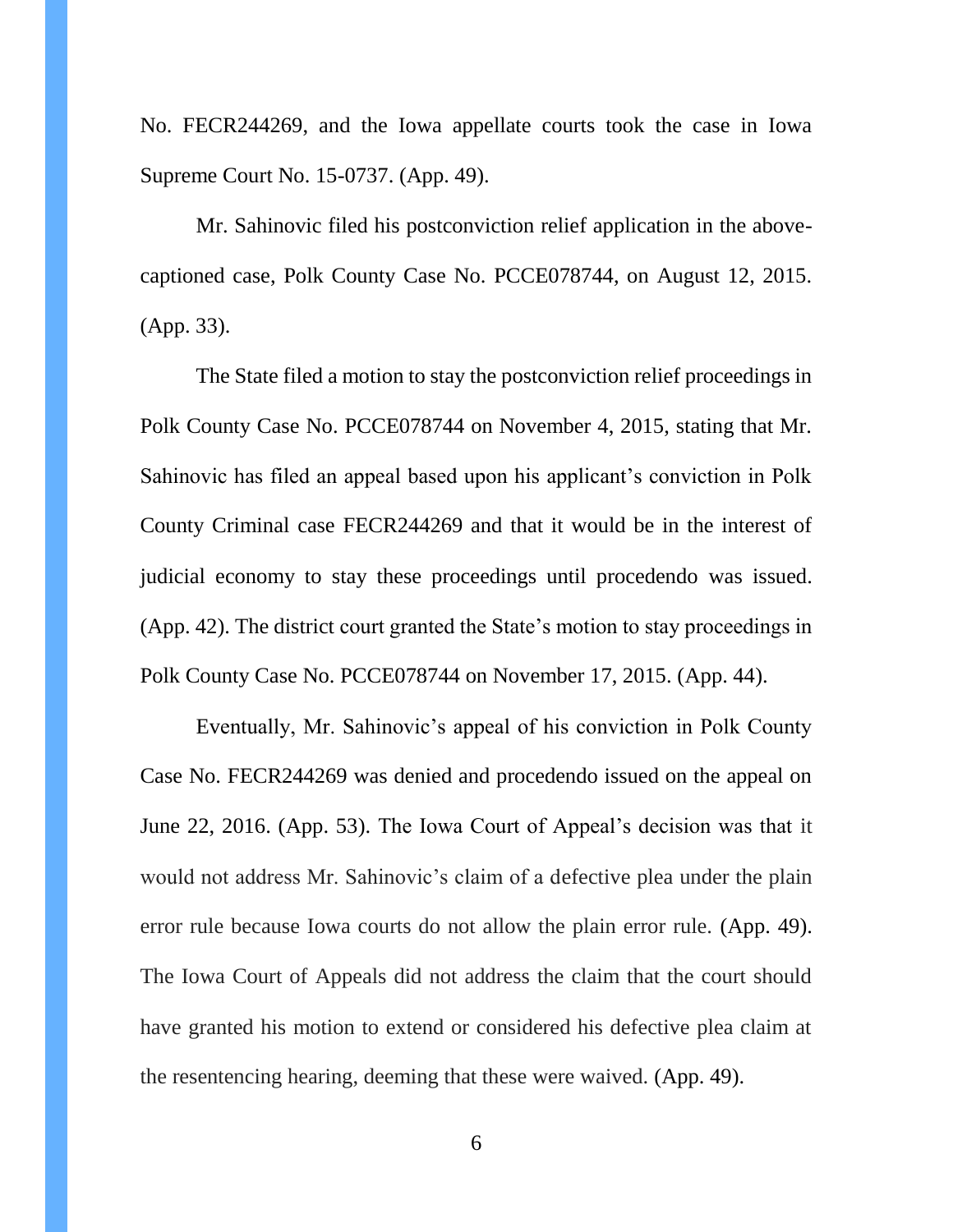The State filed a Motion for Summary Judgment, claiming that Mr. Sahinovic was outside of the statute of limitations, which the court granted. (10.05.2018 Ruling on State's Motion for Summary Judgment). Mr. Sahinovic timely appealed. (App. 101).

#### **ARGUMENT**

# **I. MR. SAHINOVIC WAS WITHIN THE THREE-YEAR TIME LIMITATION**

## **A. Error Preservation**

Mr. Sahinovic argued that his application for postconviction relief was timely filed in the district court. (App. 94; App. 86). The court considered the issue when granting the State's Motion for Summary Judgment. (App. 96). "If the court's ruling indicates that the court considered the issue and necessarily ruled on it, even if the court's reasoning is 'incomplete or sparse,' the issue has been preserved." Lamasters v. State, 821 N.W.2d 856, 864 (Iowa 2012) (citing Meier v. Senecaut, 641 N.W.2d 532, 540 (Iowa 2002)).

## **B. Standard of Review**

The court reviews postconviction proceedings, including summary dismissals of applications for postconviction relief, for errors at law. Castro v. State, 795 N.W.3d 789, 792 (Iowa 2011).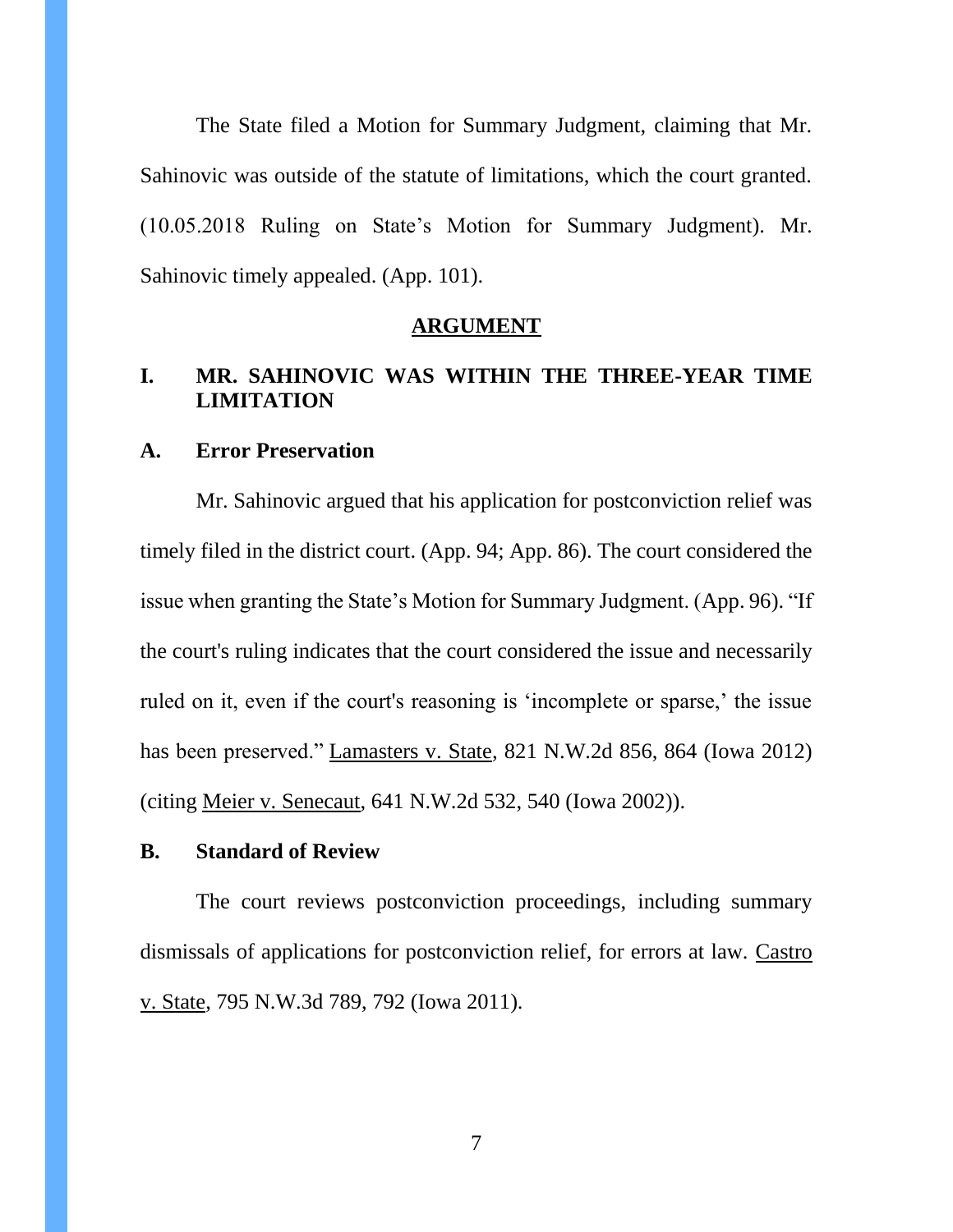## **C. Argument**

Though colloquially referred to as the time bar, the statute of limitations comes from a very specific part of Iowa Code Chapter 822. Iowa Code 822.3 states that "[a]ll other applications must be filed within three years from the date the conviction or decision is final or, in the event of an appeal, from the date the writ of procedendo is issued."

Now in the normal case, without any post-conviction motions or appeals, the State would be correct. Mr. Sahinovic was sentenced on July 5, 2011, and that would normally make his statute of limitations run until July 5, 2014.

However, Mr. Sahinovic also was resentenced when the court corrected his illegal sentence. He filed his postconviction relief application on August 12, 2015, only a few months after his resentencing date of April 27, 2015. The PCR was already on file when the appeal was denied and procedendo issued on the appeal on June 22, 2016.

The question then becomes "When did Mr. Sahinovic's conviction become final?" Luckily, the Iowa Supreme Court has copious caselaw on what constitutes a conviction in Iowa Code Chapter 822 and when a Motion to Correct Illegal Sentence is a final judgment and constitutes a conviction.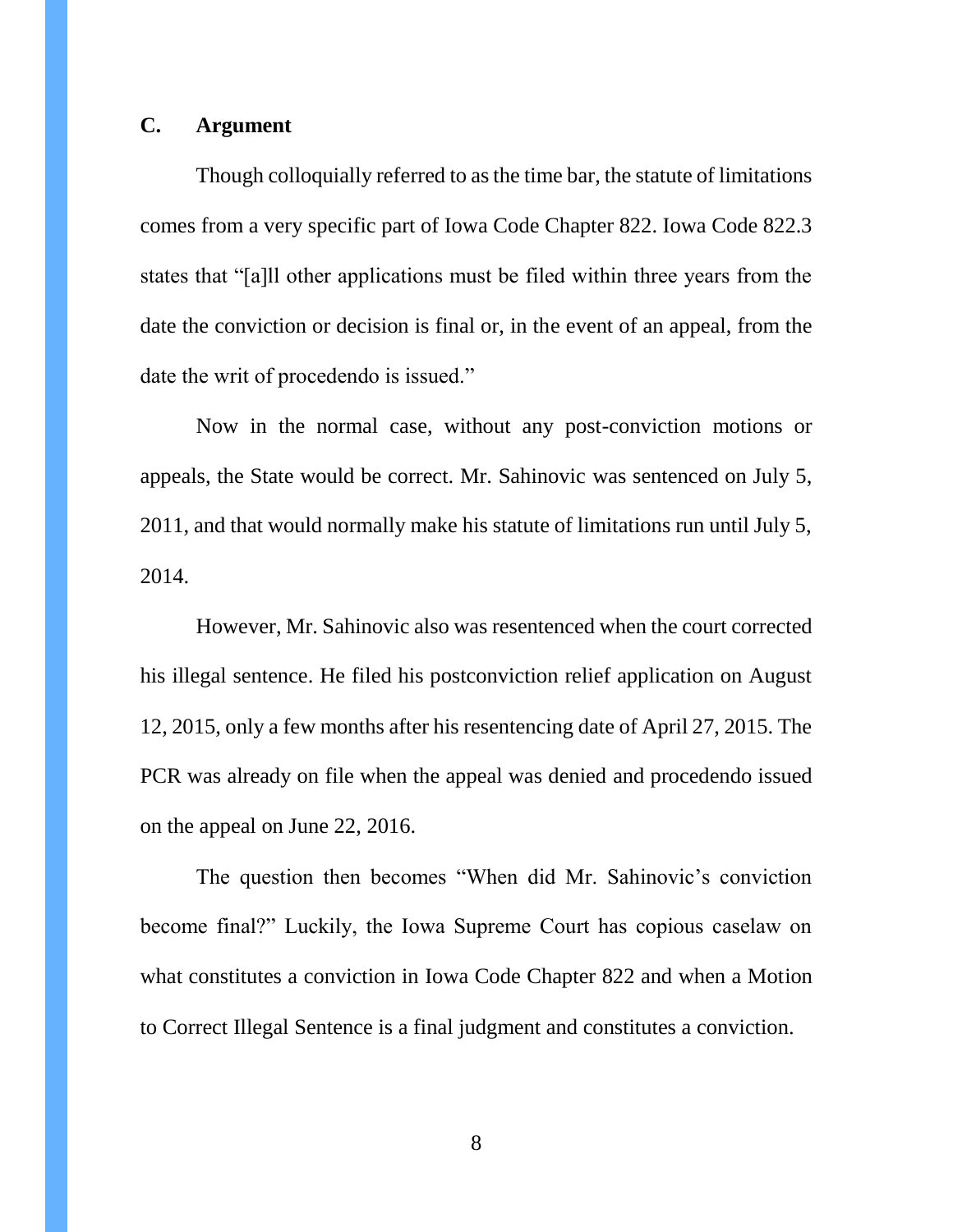First, "conviction" in Iowa Code Chapter 822 has a specific meaning in that statute. The Iowa Supreme Court has held that "the statute uses the term 'conviction' in its technical sense, namely, to require adjudication and the entry of judgment." Daughenbaugh v. State, 805 N.W.2d 591, 599 (Iowa 2011). That entry of judgment is the April 27, 2015 resentencing.

The court's caselaw regarding when a Petition for Writ of Certiorai is necessary after a Motion to Correct Illegal Sentence and when a Notice of Appeal is necessary is also instructive. In State v. Propps, 897 N.W.2d 91, 95- 96 (Iowa 2017), after the district court denied a Motion to Correct Illegal Sentence, the State argued that the Iowa Supreme did not have jurisdiction to hear the appeal because it was not a "final judgment of sentence" under Iowa Code section 814.6(1). The court concluded that this was true, as it was consistent with the general rule that the "[f]inal judgment in a criminal case means sentence." <u>Id.</u> at 96. However, the court also ruled that the denial of the motion to correct the illegal sentence could be challenged as a petition for writ of certiorari. Id.

This case is different, in that the Motion to Correct Illegal Sentence was granted, and Mr. Sahinovic was resentenced. (App. 28). As the court stated, final judgment in a criminal case means sentence. State v. Propps, 897 N.W.2d 91, 96 (Iowa 2017) (citing [Daughenbaugh v. State,](https://scholar.google.com/scholar_case?case=8853215738608048899&q=propps&hl=en&as_sdt=4,16) 805 N.W.2d 591, 595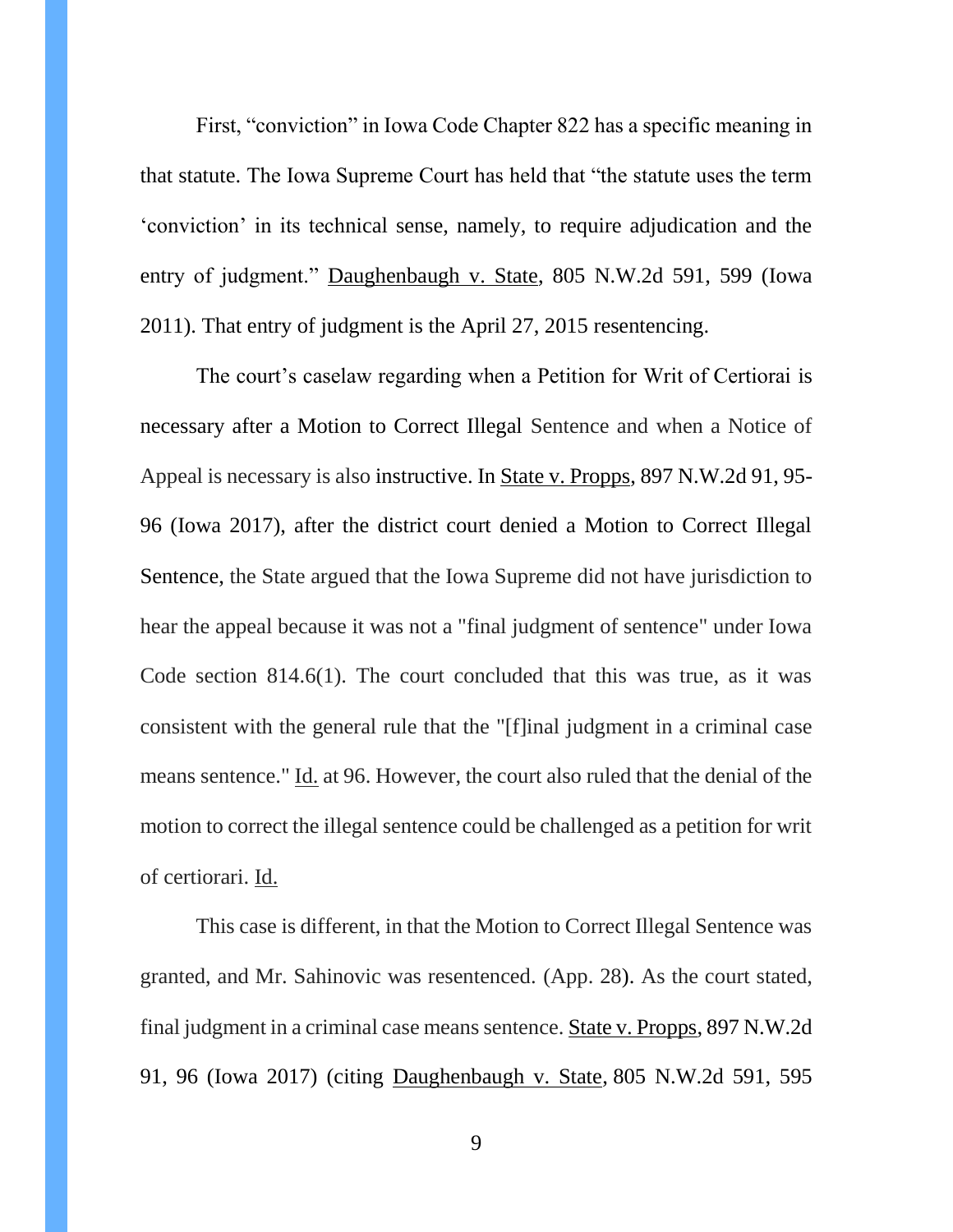[\(Iowa 2011\)\)](https://scholar.google.com/scholar_case?case=8853215738608048899&q=propps&hl=en&as_sdt=4,16). Mr. Sahinovic's final judgment was thus when he was resentenced on April 27, 2015.

State v. Propps, 897 N.W.2d 91 (Iowa 2017) also explains when the court's decision on a Motion to Correct Illegal Sentence becomes a final judgment. The conviction was not final until the sentence was corrected. That is why a defendant can appeal from a granted motion to correct illegal sentence (it is a final judgment) but must file a Writ of Certiorai to challenge the denial of a motion to correct illegal sentence (it is not a final judgment, so you must challenge the illegal action of the district court). The Iowa Supreme Court's definition of "conviction" in Daughenbaugh, that the conviction is final after sentencing, supports this interpretation. That is why Mr. Sahinovic's postconviction relief application is timely.

The State and the district court essentially make the same mistake, in thinking that there is some separation from the "original" plea and sentencing so that there can be no challenge to Mr. Sahinovic's guilty plea and sentence that he made in 2011, and he can only challenge any abnormalities to his resentencing in 2015. The statute makes no such separation. The clock starts running when the conviction becomes final, and the entire case can be challenged as long as the application is filed within three years of when the conviction is final.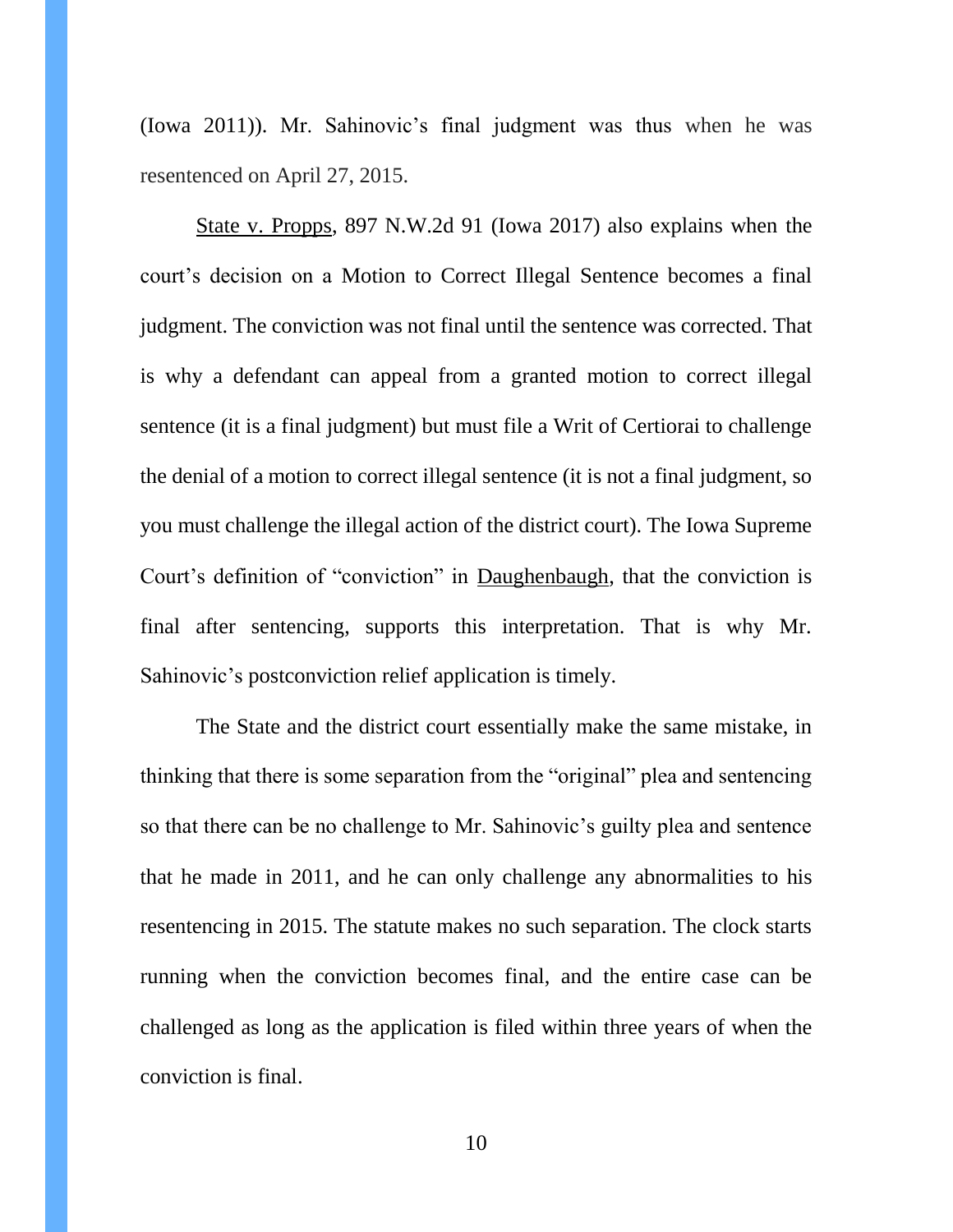The district court erred in using the popular or colloquial definition of the term "conviction" in ruling on the Motion for Summary Judgment. The court specifically stated that "The court's acceptance of Applicant's plea constituted a conviction of the highest order and authorized the court to sentence the defendant as though the fact finder returned a guilty verdict. See State v. Kobrock, 213 N.W.2d 481, 483 (Iowa 1973). The court's Order on Resentencing did not vacate or set aside Applicant's adjudication of guilt (i.e., the judgment of conviction). See Kurtz v. State, 854 N.W.2d 474, 479 (Iowa Ct.App.2014)."

While these citations are true in context, the postconviction relief context changes things dramatically. The term "'conviction' has an 'equivocal meaning' that depends upon the context in which it is used." Daughenbaugh v. State, 805 N.W.2d 591, 597 (Iowa 2011). The Uniform Post-Conviction Procedure Act is substantially different from the Model Code of Criminal Procedure, which would broadly define "conviction" as "the final acceptance of a plea of guilty or the finding by the jury or by the court that the defendant is guilty." Id. at 596-97 (citing Model Code of Criminal Procedure § 360 (1930)). In stark contrast, the technical legal definition of "conviction" means "a formal adjudication by the court and the formal entry of a judgment of conviction." Id. at 597. The Iowa Supreme Court has varied on the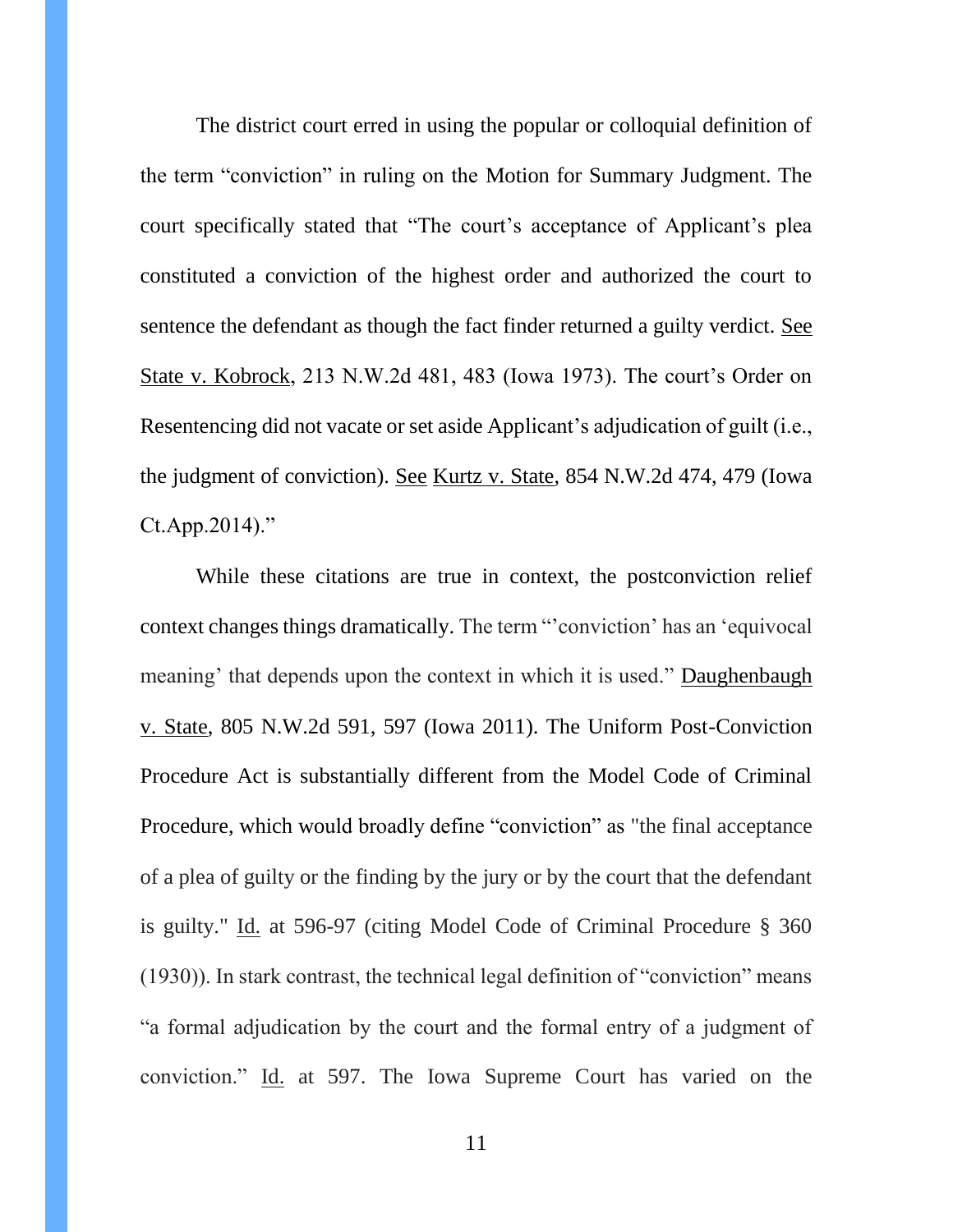interpretation of the term "conviction" depending on the statutory context. Id. at 598.

The postconviction relief statute uses the term "conviction" in the technical legal sense, requiring not just a guilty plea, but also the entry of judgment. Id. at 598. Ultimately, the Iowa Supreme Court has held that the pleading requirements, requiring the "date of the entry of the judgment," led to the conclusion that there must be an entry of judgment, and a "conviction" under the postconviction relief statute requires both adjudication and judgment. Id. at 599.

In this case, the date of the entry of judgment on the application for postconviction relief was not his sentence on July 5, 2011, but the April 27, 2015 judgment. (App. 78). Because Mr. Sahinovic filed his application for postconviction relief well within three years of April 27, 2015, just a few months later on August 12, 2015, he was well within the three-year statute of limitations. (App. 33).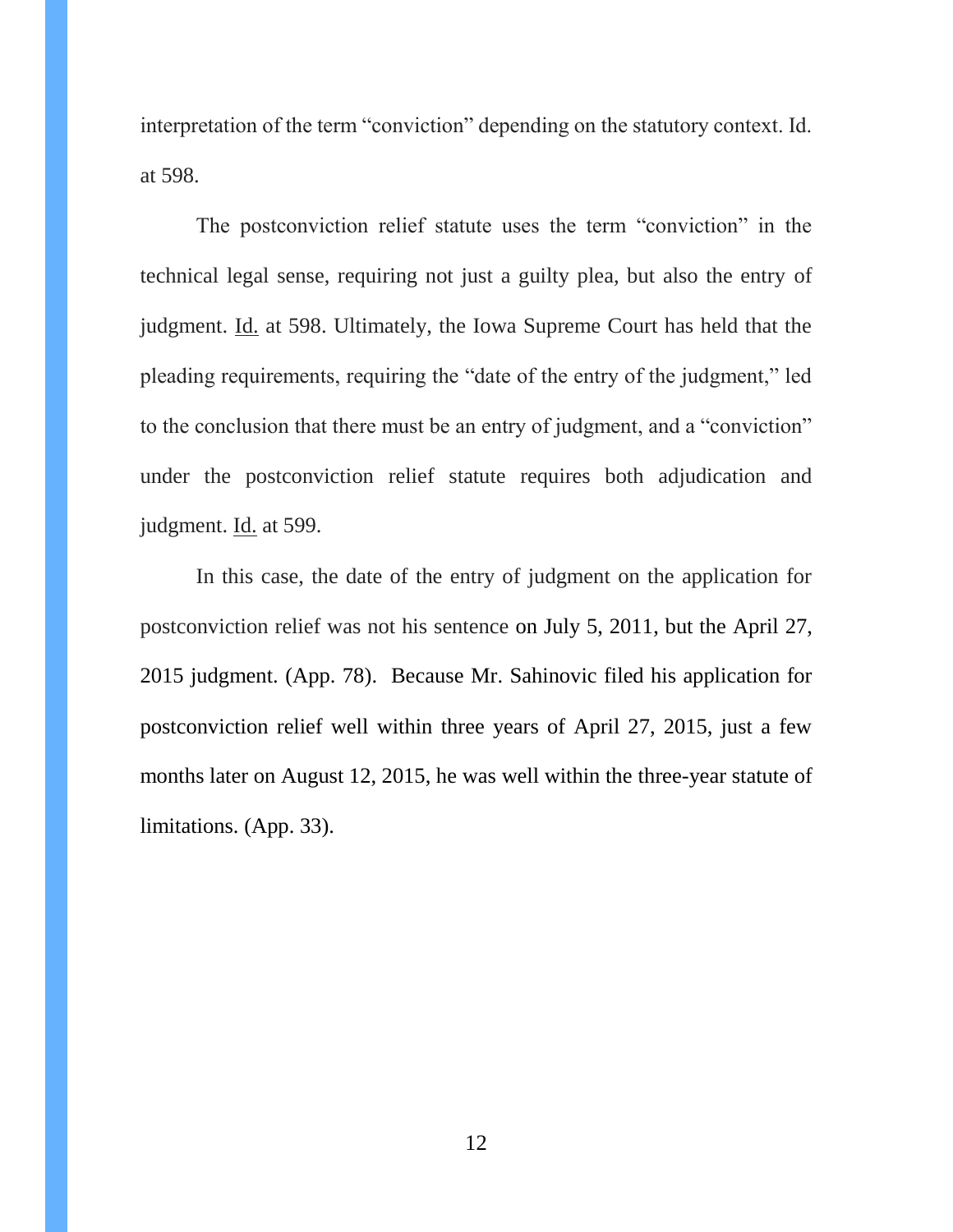## **CONCLUSION**

Mr. Sahinovic did not have a "conviction" within the meaning of the postconviction relief statute until a final order was issued on his motion granting his correction of illegal sentence. Mr. Sahinovic requests the court reverse the decision of the district judge granting summary dismissal of his application for postconviction relief and remand the case back to the district court for trial on the merits.

## **ORAL ARGUMENT NOTICE**

Counsel requests oral argument.

# **PARRISH KRUIDENIER DUNN BOLES GRIBBLE GENTRY BROWN & BERGMANN L.L.P.** BY: */S/ Alexander Smith*

Alexander Smith AT0011363 Benjamin D. Bergmann AT0009469 2910 Grand Avenue Des Moines, Iowa 50312 Telephone: (515) 284-5737 Facsimile: (515) 284-1704 Email: [bbergmann@parrishlaw.com](mailto:bbergmann@parrishlaw.com)  Email: [asmith@parrishlaw.com](mailto:asmith@parrishlaw.com) **ATTORNEYS FOR PETITIONER - APPELLANT**